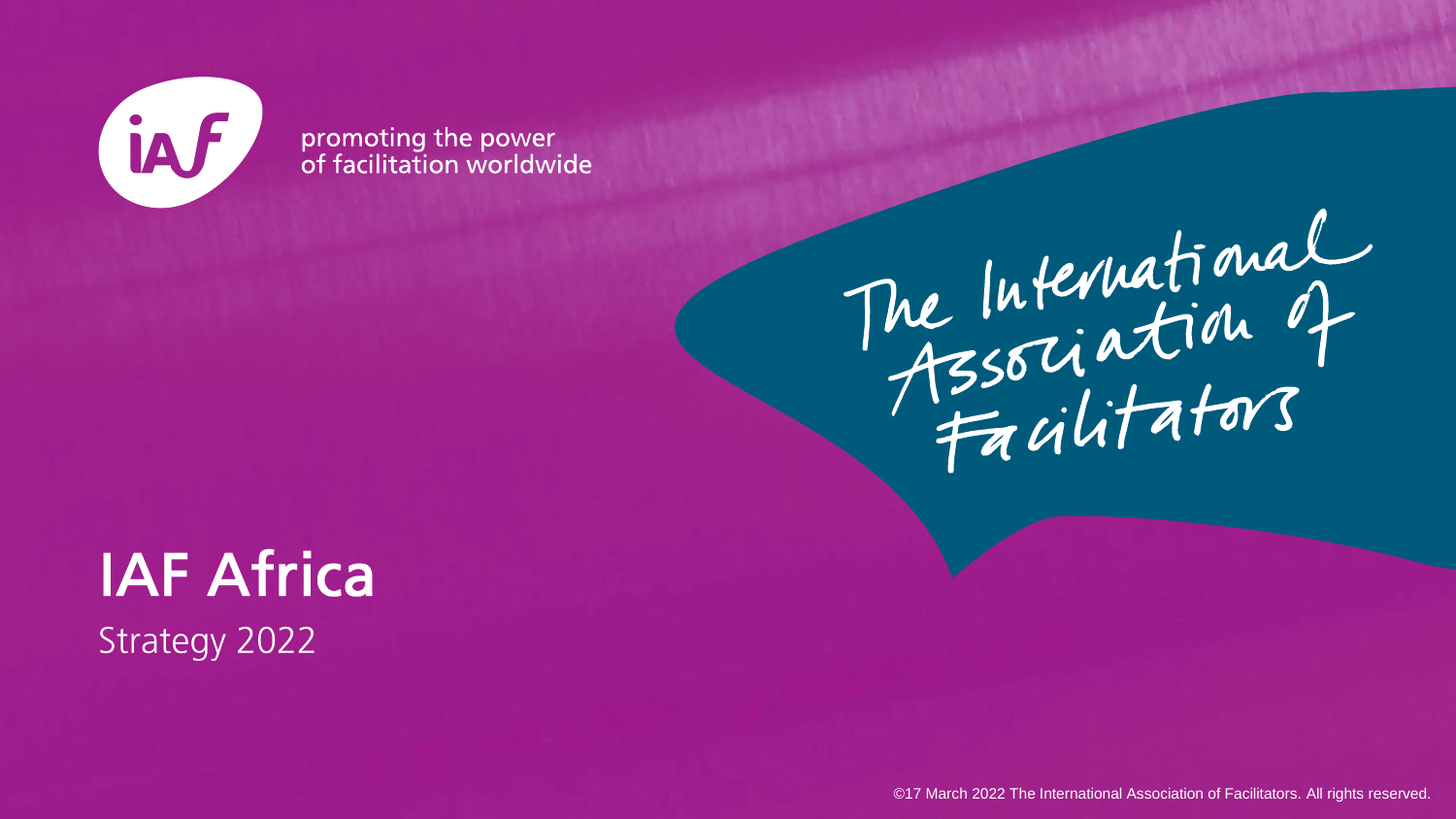## **IAF AFRICA**



#### **VISION**

To see professional facilitation used throughout Africa to address the challenges faced by people in their groups, organizations, and communities.

### **MISSION**

Our mission is to grow the community of practice for all those who facilitate, establish internationally accepted professional standards, build credibility and promote the value of facilitation around the world.

We want to see a vibrant and highly engaged community of members throughout the African region.

## **OUR VALUES**

**Inclusivity Openness** Global perspective Professionalism Leadership **Excellence**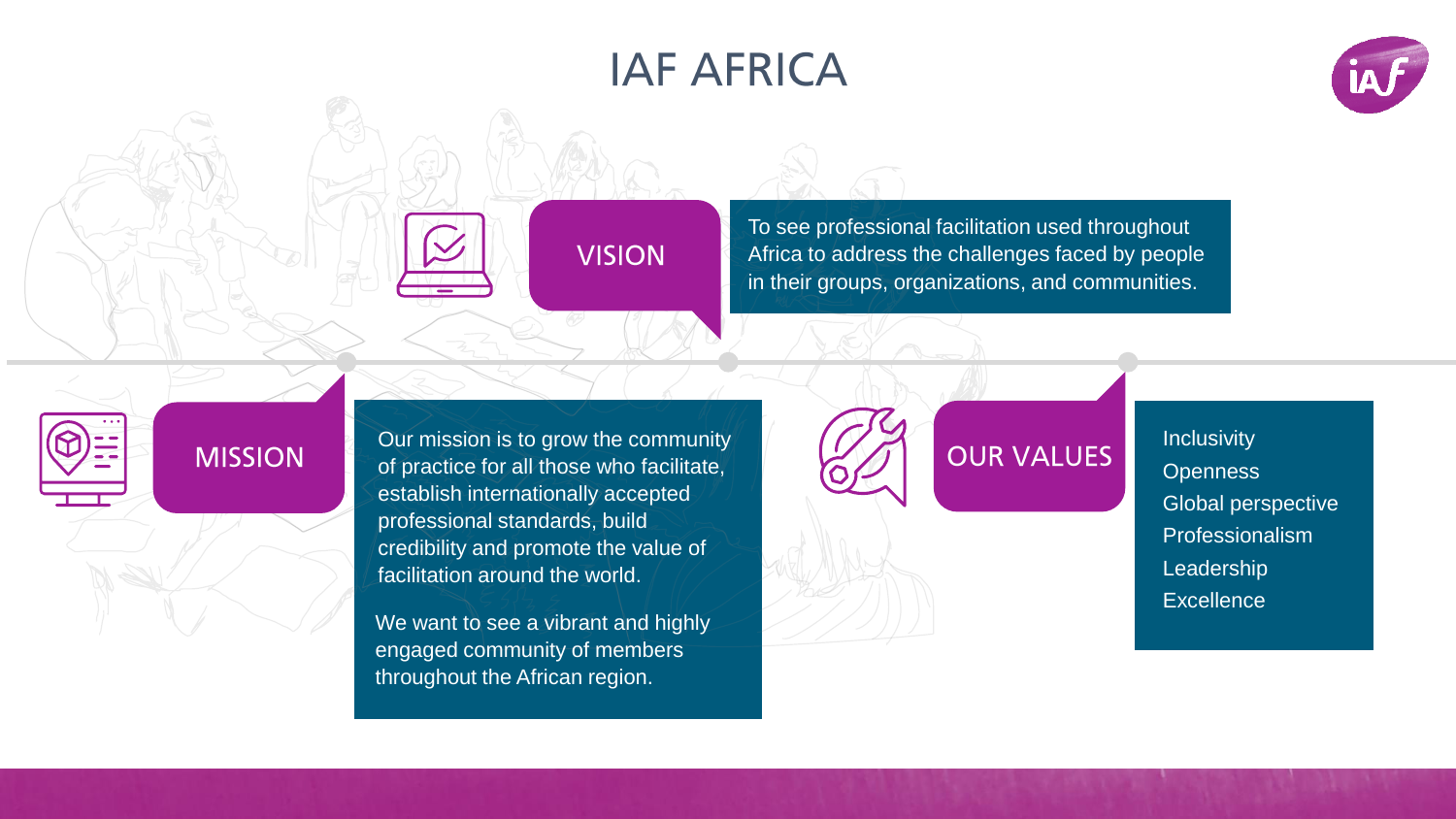## **OUR OBJECTIVES**



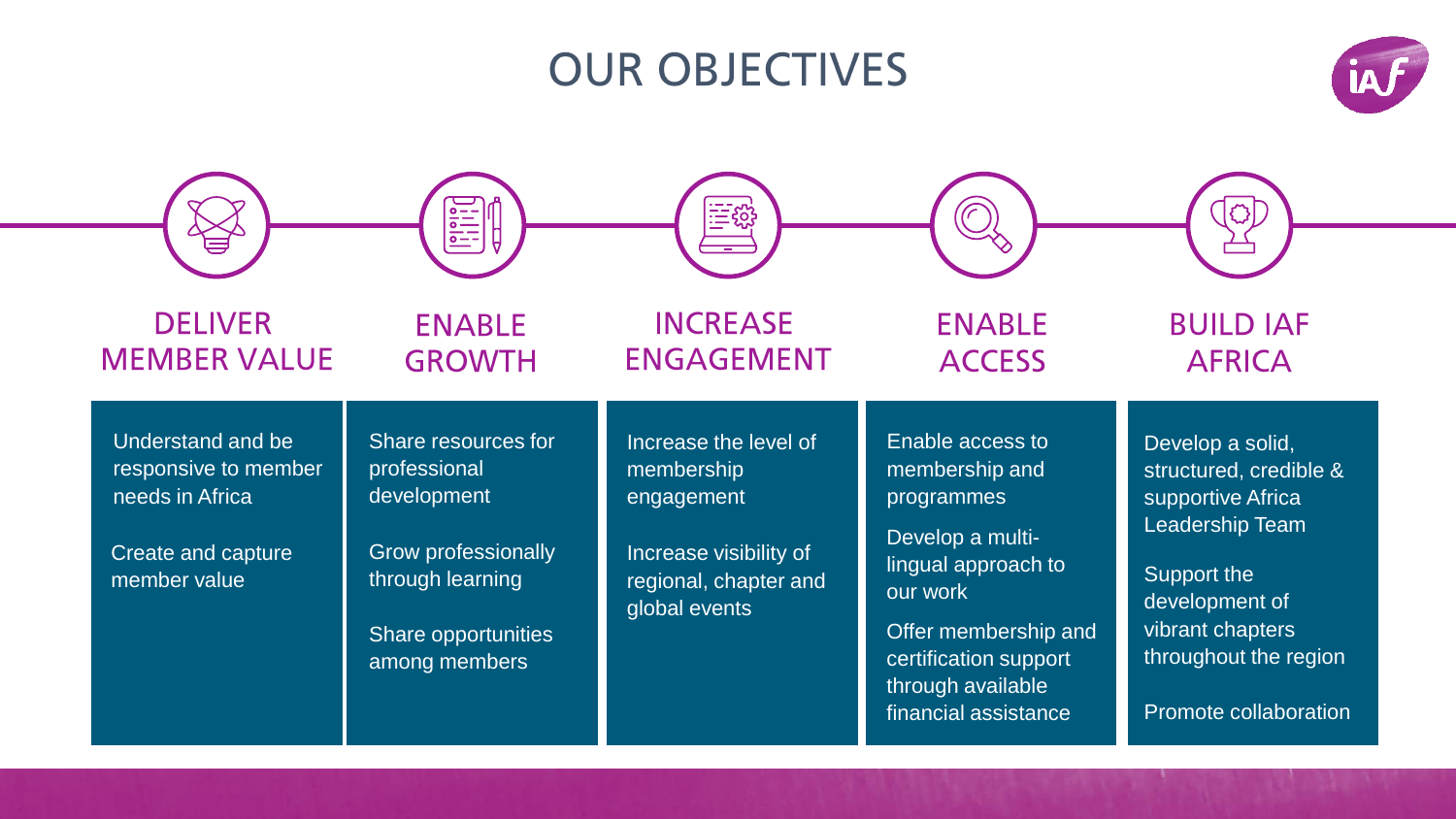## **2022 KPIs**



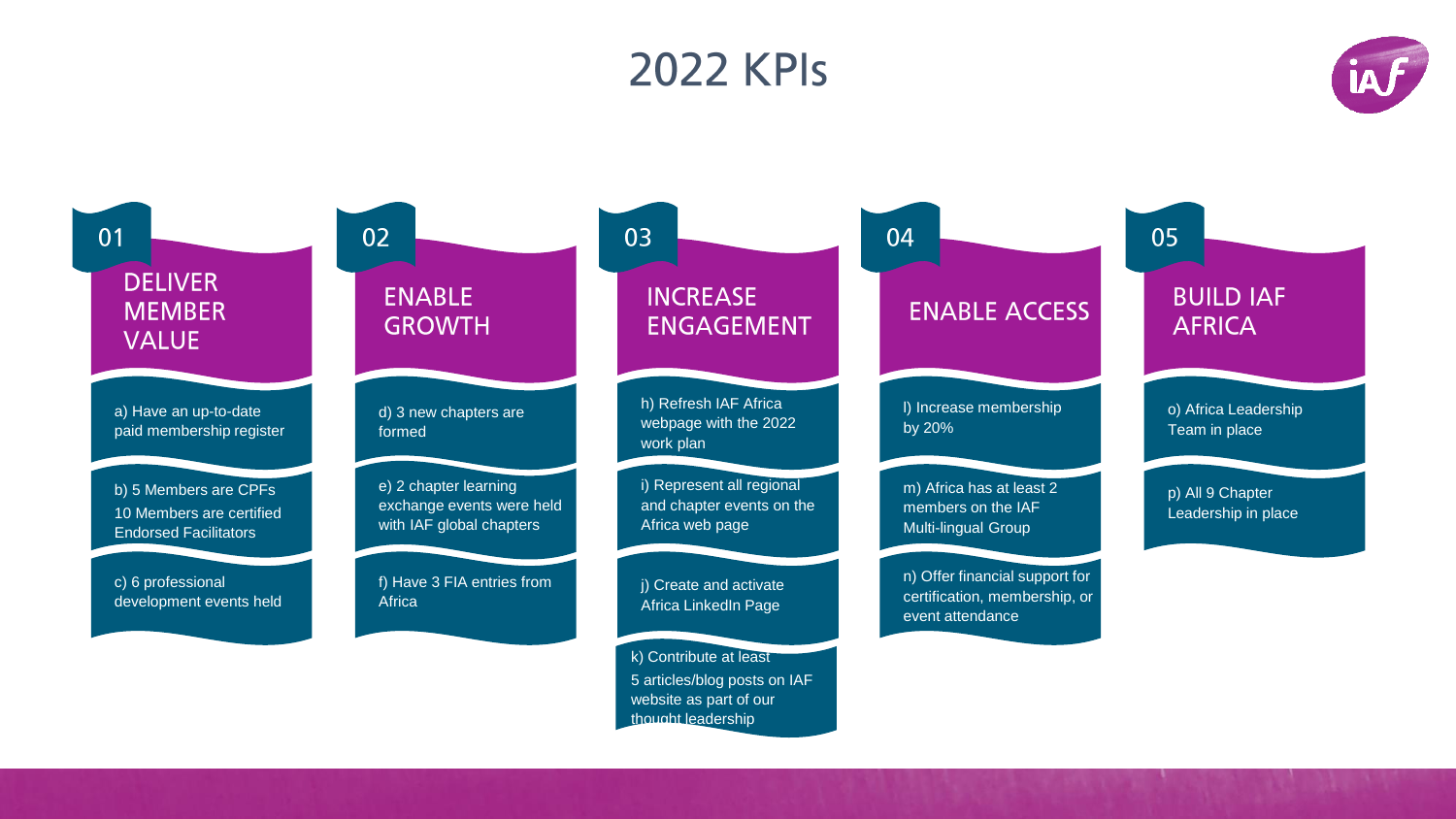